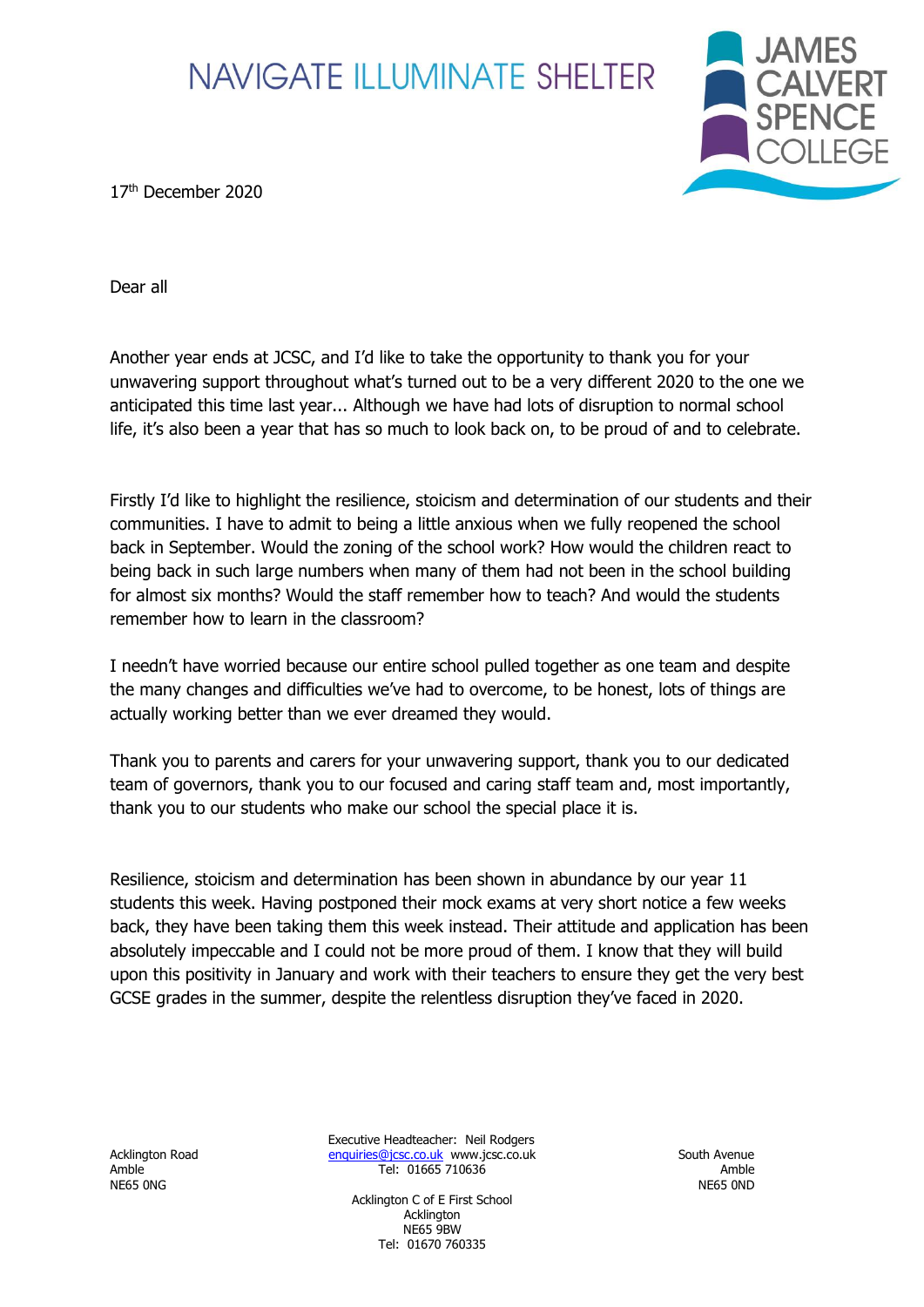

Talking about the disruption, we are all very aware of the fact that coronavirus continues to be a very high profile part of our everyday lives. As a school we are given the task of working with the health authorities to 'track and trace' close contacts to any positive case of covid-19 within our school community.

Although the school is closed from 3.10pm this afternoon, should the answer to **all** of the following questions, be "yes", you must contact us by emailing [enquiries@jcsc.co.uk](mailto:enquiries@jcsc.co.uk) or calling us on 01665 710636 and selecting option 5. Someone will get back to you and collate all the necessary details.

- 1. Has your child tested positive for covid-19?
- 2. Was your child at school during the last week of term?
- 3. Did their coronavirus symptoms start before Sunday 20<sup>th</sup> December?

Mr McCudden wrote to all parents back in the summer term to inform you of the temporary changes to our uniform policy, changes that we introduced as a response to the coronavirus guidance at the time. More recently, he has contacted you again to update you on the changes we have made to the policy that come into force when we return in January. The details are:

#### **Shoes**

In line with previous communications in June, September and October 2020, we are returning to the expectation of school shoes from the start of term in January 2021. From this time, we will expect all our students to be wearing black polishable school shoes of a formal/dress style as per our uniform policy in previous academic years. No trainers or footwear with clear branding will be allowed. Therefore, Converse, Vans, TOMS, Stan Smiths, Nike (e.g. Air Force 1s), etc. will not be accepted along with black plimsoll style shoes. This is not an exhaustive list and I would urge you to contact your child's Pastoral Support Officer with any questions or queries you may have. These may include difficulties in meeting these expectations or exceptions that can be supported with medical evidence.

#### **Hoodies**

Only school branded hoodies will be permitted inside the school building from January 5th 2021. These are available from our usual suppliers.

NE65 0NG NE65 0ND

Executive Headteacher: Neil Rodgers Acklington Road [enquiries@jcsc.co.uk](mailto:enquiries@jcsc.co.uk) www.jcsc.co.uk South Avenue Amble Tel: 01665 710636 Amble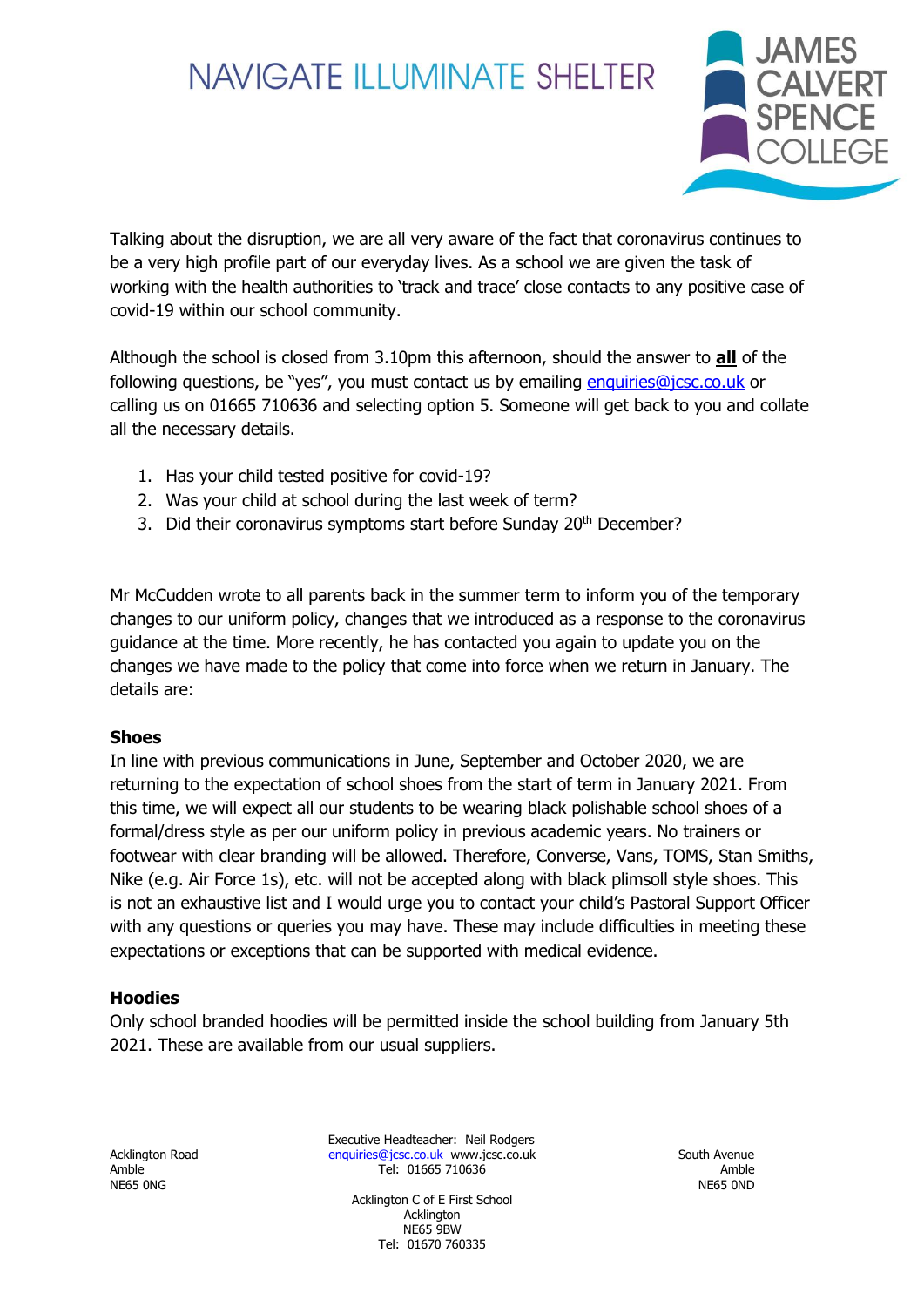

### **Layers**

Although we have been relatively fortunate with the weather to date, it is likely that we will see more spells of colder weather in the new year. Therefore, as our precautions aimed at reducing the risk of the transmission of COVID 19 will leave us with colder classrooms, I would suggest again that our young people come to school wearing a suitable number of layers eg vests, base layers, white polo tops or T-shirts, jumpers and/or hoodies embroidered with the school logo.

Can I also take this opportunity to remind parents/carers that nose piercings are not allowed in school, nor are leggings and jeans as part of school uniform. There are no exceptions to this rule. Finally, we still plan to return to the wearing of school blazers and clip on ties for all children from September 2021 but there is no expectation for these from January 2021.

In addition to complying with our updated uniform policy, we expect the students to arrive on time, every day, fully equipped to learn. We would ask you to support us in encouraging them to bring the essential equipment necessary to learn:

- Reading book, planner and pencil case
- Black or blue pen
- Green pen
- Pencil, rubber and sharpener
- Ruler
- **Protractor**
- Calculator and compass [upper school only]

If you're looking for last minute stocking fillers  $-$  any [or all] of the above would be ideal!

A reminder to parents that, in addition to tomorrow's training day, we also have another in our school calendar for Monday 4<sup>th</sup> January 2021.

We had, therefore, planned that all students would return to school on Tuesday 5<sup>th</sup> January but, at the time of writing this letter, I am expecting an announcement from the government about a 'staggered return to school' for secondary age students.

This means that, some students in years 7 and above *may* be asked to access online learning and work from home at the start of next term. It is disappointing that we have no firm details at 2pm on the last day of term but, as soon as a formal announcement is made, I will contact you again with definitive arrangements for January.

NE65 0NG NE65 0ND

Executive Headteacher: Neil Rodgers Acklington Road [enquiries@jcsc.co.uk](mailto:enquiries@jcsc.co.uk) www.jcsc.co.uk South Avenue Amble Tel: 01665 710636 Amble